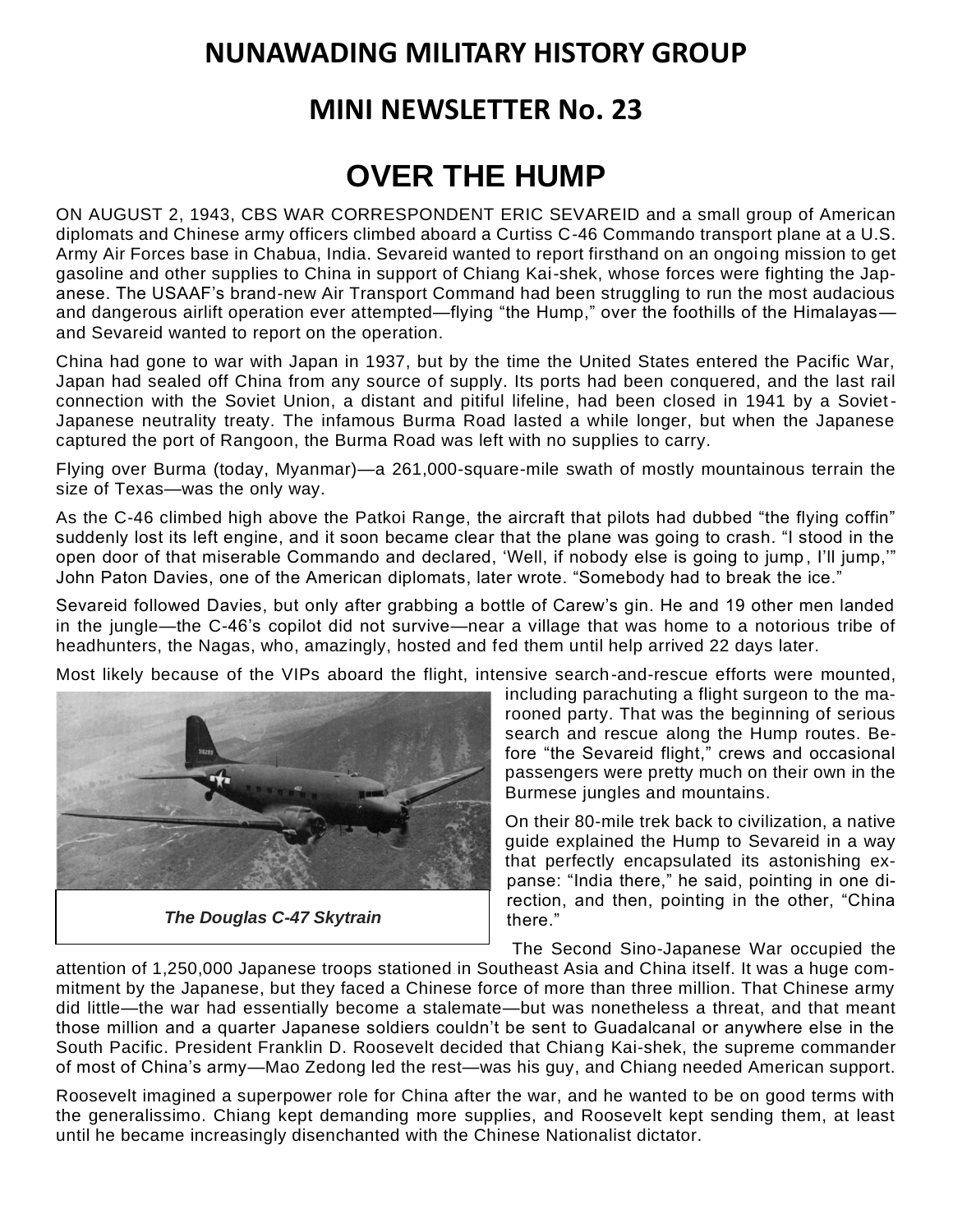But was that really the reason for flying some 500 to 560 miles over the Hump? To supply the Chinese and keep them in the war, thus pinning down all those Japanese troops? That has been the popular explanation for decades, but it is far from the whole story.

The Hump was a myth in many ways. Even the description "over the Himalayas" stretches the truth, for none of the several Hump routes overflew mountains that were technically part of the Himalayas. Yes, some of them crossed the Patkai and Santung Ranges, which forced a minimum cruising altitude of



**WW11's Biggest Airlift – Routes Over the Hump – Map from warhistoryonline.com**

15,000 feet, especially when flying by instruments in poor visibility, and that left no margin in the event of an engine failure in a twinengine C-46 Commando or Douglas C-47 Skytrain or even a fourengine Consolidated C-87/C-109 Liberator Express. The Himalayas, though, were part of what percolated the extreme weather and jetstream-strength winds that were the routes' severest challenges.

The flood of memoirs, war stories, and reminiscences from members of the Hump Pilots Association (some 5,000 at its peak) was unequaled among such postwar alumni groups, and its annual conventions seemed to increase the significance of the feats they reported. "Every time we meet," one former Hump pilot recalled, "the Himalaya Mountains get higher, the weather gets worse, and there are more Japanese fighters in the sky than there were in the whole fleet."

The men who flew the Hump were near the bottom of the Army Air Force food chain; indeed, ATC, the abbreviation for Air Transport

Command, was often said to mean "Allergic to Combat" or "Army of Terrified Copilots." Those terri fied copilots got little respect during the war but made sure the world heard about their exploits afterward. Inevitably, some of what they broadcast was myth and much was exaggeration. That said, they operated overloaded airplanes, some of them mechanically flawed and poorly maintained with no source of spares, and did it in the world's worst instrument-flying weather.

Westerly winds sometimes reached 150 miles an hour (typically inflated by pilots in later years to 200 and even 250), and 115 miles an hour was not unusual. A trip in a C-47 from China back to India could see groundspeeds of 30 miles an hour, according to some Hump reminiscences, and pilots cruising at 16,000 feet might find their aircraft carried uncontrollably to 28,000 feet, then suddenly back down to 6,000. The weather was at its worst from February to April, with fierce thunderstorms and heavy icing. May to September was monsoon season with even worse thunderstorms. October and November meant good weather, which brought out Japanese fighter planes, and December and January brought heavy winds, turbulence, and icing.

It didn't help that Hump route charts were outdated and inaccurate, with many exaggerated height callouts. Some Hump pilots went to their graves believing they had seen a mysterious mountain taller than Everest—a peak of 32,000 feet looming far above them when they suddenly broke out of clouds into the clear. Sometimes the media were responsible for the exaggeration, for journalists everywhere knew that if they needed colorful copy, all they had to do was sign on for a Hump run.

IN THE EARLIEST DAYS OF THE HUMP, before Pearl Harbor, the route was flown not by the U.S. military but by an airline: CNAC, the China National Aviation Corporation, a cooperative endeavor between the Chinese government and Pan American Airways. Its pilots—mostly expatriate Americans and Brits flying Douglas DC-3s, some of them U.S.-provided—were the best mountain pilots in the Far East, and their skill and experience showed when the Army Air Force Ferry Command (ATC's predecessor) began to fly the route in 1942. CNAC aircraft often carried more than double the tonnage that their Army Air Forces partners felt safe hauling aboard identical aircraft. The experienced CNAC pilots initially made flying the Hump look easy, but nobody yet realized that future operations would be flown by ill-trained newbies with no mountain- or weather-flying hours.

The Ferry Command's early pilots were also skillful, though they lacked relevant experience flying over such terrain or in such weather. The first 100 were airline pilots who held AAF Reserve commissions. But when Hump tonnage began to build and a substantial fleet of cargo planes had arrived in India, the demand for pilots grew rapidly. AAF flight schools churned out as many as they could, but the best of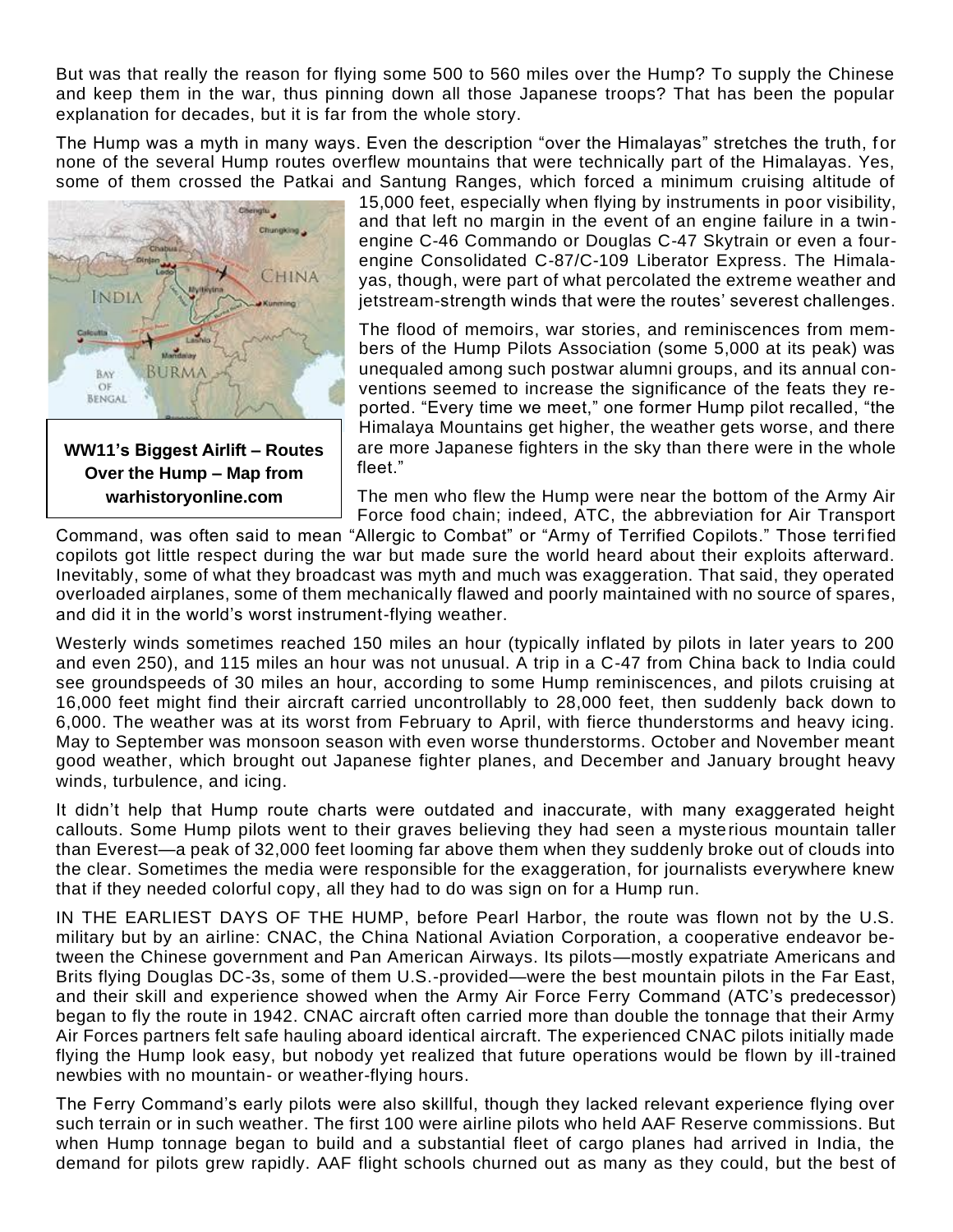them chose to fly fighters and fast medium bombers; for a new aviator in his early 20s, glory lay in combat, not in flying freight.

Despite the occasional presence of Japanese fighters, the Hump was officially declared a noncombat operation, with lower pay scales and more demanding rotation-home criteria. The Hump transports were easy but only occasional prey, since Japanese fighters would have to spend time, effort, and gas to find one airplane at a time. In October 1943, the Japanese stationed a swarm of Nakajima Ki-43 Oscars at Myitkyina (pronounced "Mitchinaw") in northern Burma, tasked to interdict the Hump routes. This worked briefly—four Hump transports were downed—until Lieutenant General Claire Chennault, commander of the famous Flying Tigers, proposed launching a small group of up-gunned B-24s along one route. The Oscars found the Liberators and casually attacked, thinking they were unarmed C-87s, and eight of the Ki-43s were shot down.

Air Transport Command got the least capable flight students from the training classes; many arrived in India with minimal instrument–flying skills, some without multi-engine training. When possible, they were paired for training with airline pilots, many of whom were stunned by their lack of competence. By the end of 1942, 35 percent of the Hump operation's new pilots showed up in India with just 27 weeks of flight training. During spring 1943, nearly a third of the AAF pilots force-fed to the China-Burma-India Theater were only single-engine rated.

Even experienced crews got into trouble over the Hump. General Henry "Hap" Arnold was flying the Hump with a hand-picked crew aboard his personal Boeing B-17 in February 1943 when they turned a two-anda-half-hour trip into a six-hour epic. Befuddled by lack of oxygen, the crew made enough navigation errors to put themselves over Japanese-held territory.

One small category of service pilots, however, were happy to log hours flying modified civilian airliners. After the war they would be at the head of the line leading to the door marked "Airline Captain," even then a glamorous and well-paid job.

IN THE HUMP'S EARLY DAYS—from its inception in early 1942 through the spring of 1943—the U.S. run operation was what some likened to a civilian flying club run by its pilots. They decided when they would fly, what route they'd take, and how much cargo they'd carry. They were their own schedulers, dispatchers, and weather forecasters, and, not surprisingly, flights were often canceled because of b ad weather or the threat of Japanese interception. That lasted until the arrival of Brigadier General Thomas Hardin, a former TWA vice president who took over the Hump command in August 1943. "From now on, there is no weather over the Hump," he immediately decreed, telling the flying club pilots to suck it up or join the infantry.

Hardin flew the Hump, sometimes solo and regardless of the weather, in a worn-out North American B-25 medium bomber that he had somehow appropriated, and he arrived unannounced at the various ATC bases in India and China with his hair on fire, sacking and reassigning officers whenever he found laxity and incompetence. Hardin came to be feared and respected by the most aggressive of his pilots and hated by the malingerers. He asked more of his aircraft, maintainers, and crews than anyone had imagined was possible, and he was responsible for demanding and getting record tonnage delivered to China—first 10,000 tons a month, then almost 24,000.

Hardin was also responsible for a terrible Hump safety record; he admitted that setting new tonnagedelivered records was more important than bothersome safety procedures. During just one seven -month stretch during his tenure, there were 135 major accidents and 168 crew fatalities, half of them night-flying crashes. Hardin had initiated after-dark flying over the Hump, saying "airplanes don't need to sleep." At one point, every thousand tons flown into China cost three American lives. Hardin lasted just 13 months and was replaced by another brigadier general, William Tunner. Tunner would become famous as the orchestrator of the 1949 Berlin Airlift.

Under Hardin, Hump pilots were allowed to rotate home after logging 650 hours. A typical flight took about three hours in good weather, and some crews flew three missions a day in order to build hours as fast as they could, flying some 2,000 demanding hours a year—twice the amount that the Federal Aviation Administration today allows airline pilots to log annually. And, not surprisingly, tired crews crashe d. Tunner changed the deal to 750 hours and a minimum of 10 months in theater. Morale suffered some, since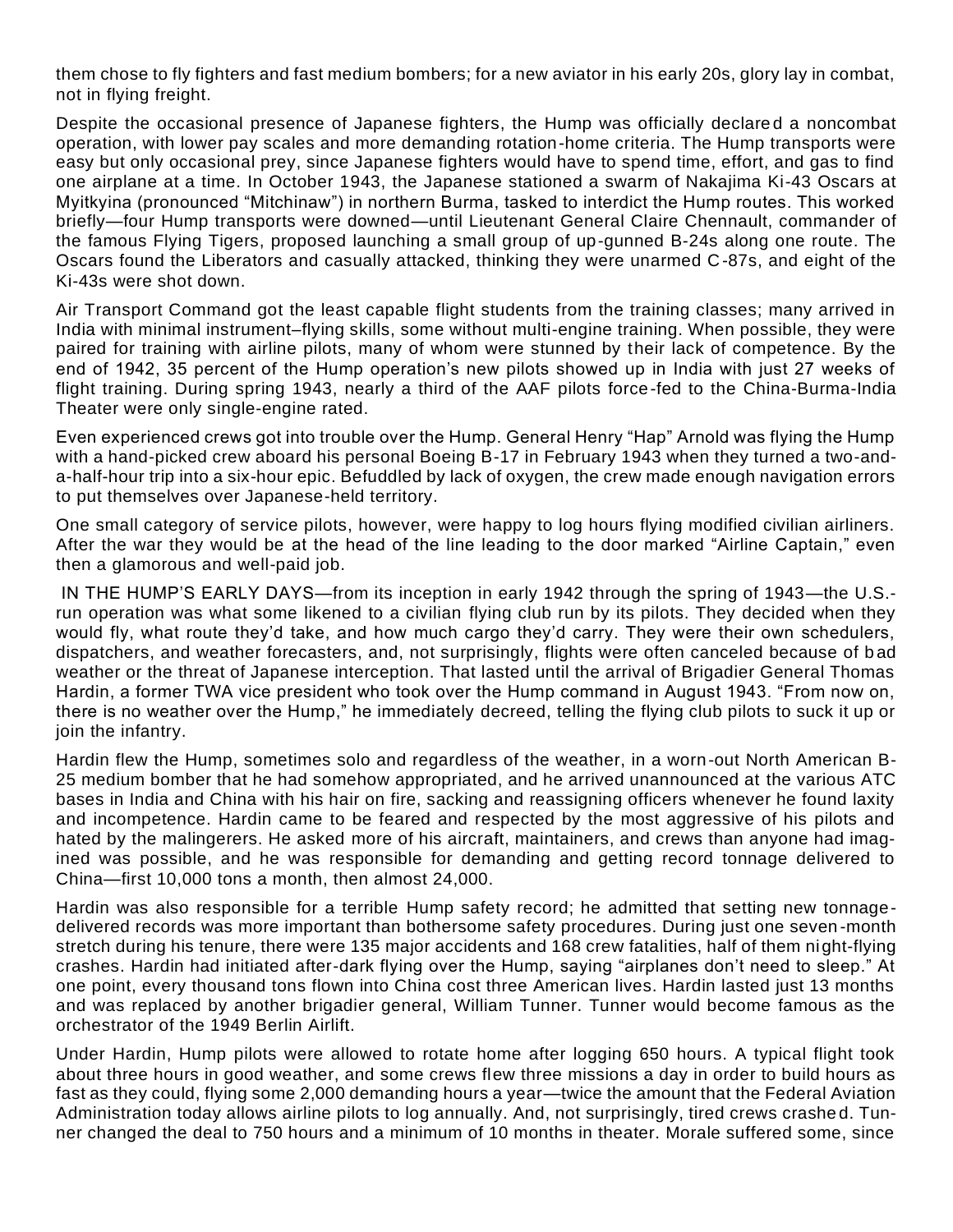living in fetid accommodations at bases in India for almost a year was a cruel sentence, but safety improved.

THE HUMP MISSIONS OPERATED WITH AN IMPERFECT MIX of aircraft. Initially there was the indomitable Douglas C-47/C-53, the two military versions of the DC-3. Pilots called it "the rocking chair of the air" because it was so easy to operate, but the early-1930s design had limitations. It was difficult to load with bulky cargo, struggled to reach operational Hump altitudes, and carried a relatively small load.

Along came the Curtiss C-46 Commando, a whale of an airplane that carried 70 percent more cargo than a C-47 and boasted two of the finest and most powerful piston aircraft engines ever produced: 2,000 horsepower Pratt & Whitney R2800 radials. The C-46 could munch mountains for breakfast, but it was deeply flawed. Still under development as a pressurized airliner, the military Commando was hastily sent to India when it should remained in testing. At one point, a group of early C-46s was returned with a list of more than 700 major and minor glitches that needed correcting before further production.

The C-46's biggest fault was tiny leaks in wing fuel tanks and lines. Such leaks weren't unusual among complex multi–engine airplanes, but in the Commando, they were fatal. Curtiss had failed to vent the juncture between wing and fuselage, so the gasoline pooled there instead of quickly evaporating. Random fuel-pump sparks caused 20 percent of all Hump C-46s to explode in flight. (Wing roots weren't vented until after the war.)

In an attempt to turn a bomber into a cargo plane for the Hump routes, Consolidated Aircra ft put a flat floor in its B-24, removed the guns and bomb racks, and called the result the C-87 Liberator Express. But the B-24 had been designed to carry a stable load in a small area on the airplane's center of gravity: bombs in fixed, vertical bomb racks. When Hump crews flew C-87s randomly loaded with a variety of cargoes, few ever found a sweet spot where the airplane felt comfortable, stable, and in trim.

The army also tried to turn the B-24 into a Hump tanker, dubbed the C-109, with big flexible bags full of gasoline in the hold. It was difficult to land at the 6,000-foot-high airfields in China and soon acquired the name Cee-One-Oh-Boom. One C-109 blew a tire on landing, exploded, and wiped out three other Liberator Expresses. In his book Flying the Hump, ex-China-Burma-India pilot Otha C. Spencer wrote, "All the pilots on the base wished [it] had wrecked the whole fleet."

It was the arrival of the Douglas C-54 Skymaster in February 1944 that turned the Hump operation into the largest, most efficient airline in the world. The Skymaster was the militarized version of the DC-4, the first large, four-engine American airliner, and it had the cargo volume of a railroad boxcar. The C-54 didn't have the high-altitude performance to fly the "High Hump" routes, but in May 1944 British and American forces captured the Japanese fighter strip at Myitkyina, thus eliminating any opportunity for the Japanese to interdict the less extreme "Low Hump" routes. The C-54 did quite nicely at 12,000 feet and carried far more cargo per trip than even the porky Curtiss Commando. It was also safer than its fourengine predecessor, the Liberator Express, and its tanker version, whose accident rate was 500 percent higher than the C-54's.

By early 1943, U.S. brass hats, including AAF chief Hap Arnold, were beginning to doubt the value of the Hump operation. Arnold felt the airlift could certainly be ramped up to accomplish what it had set out to do, but he saw little point in spending lives, material, and effort simply to sustain the will of the Chinese. Many felt that Chiang was husbanding his acquired supplies for use against Mao, not the Japanese.

That was a turning point for the Hump operation. Under the cover of aiding China, the ATC program quickly changed course to become the major source of supplies for the Twentieth Air Force, which was planning to bomb Japan with its B-29s from Chinese airbases. China had now become a launch pad, no longer of interest as a postwar partner. But ultimately, the Twentieth flew just nine Boeing B-29 missions from China against the Home Islands before it moved to huge airfields in the Marianas. The postwar Strategic Bombing Survey concluded that those few missions "did little to hasten the Japanese surrender or justify the lavish expenditures poured out on their behalf through a fantastically uneconomic and barely workable supply system." For every four gallons of avgas delivered to the Twentieth, Hump transports burned three and a half.

Still, during 1944 the Hump flights grew exponentially in terms of tonnage, organization, and operational sophistication. They became quite simply the world's biggest international airline—750 aircraft and more than 4,400 pilots. Between August 1944 and October 1945, the Hump delivered almost 500,000 tons of